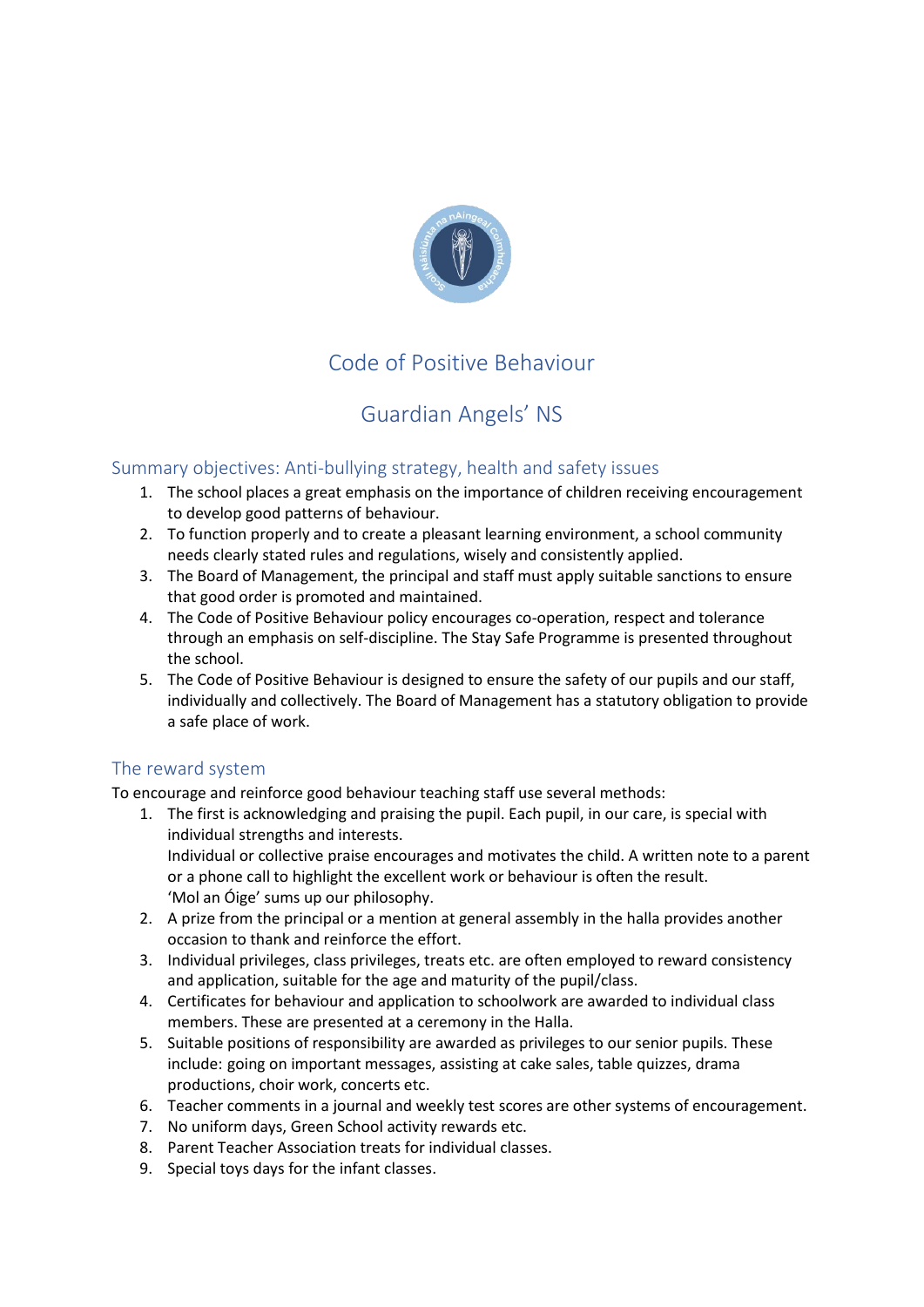10. Special pet days for some classes where pupils bring in their pet for a morning.

## Misdemeanours

- Rudeness
- Regularly late for school
- Homework concerns
- Misbehaviour at assembly, on the stairs, in the lift, yard or toilet
- Persistently not wearing correct full uniform
- Entering or leaving the school before the official starting or finishing time

## Major misdemeanours

- Fighting
- Stealing, dishonesty
- Damage to personal, school or pupil property
- Blatant disobedience, disrespect to members of staff or visitors
- Bullying of any kind, including that by internet or social media
- Leaving the school without permission
- Misbehaviour on school trips
- Continual breaches of discipline
- Inappropriate mobile phone, internet or social media usage
- Inappropriate laptop, PC, digital camera or interactive whiteboard usage

## Mobile phone policy

1. Where a pupil brings a mobile phone to school, the phone must be switched off and kept out of sight during the school day. The phone may not be used for any purpose on the school premises or grounds. If parents need to contact their children urgently during the school day, they should ring the office at 283 3961.

Phones must be switched off on school trips. In some instances, pupils may be forbidden to bring their phones on school tours.

- 2. A pupil found in breach of the above rules will have their phone confiscated. The phone will be returned to the pupil at the end of the school day. If a pupil's phone is confiscated a second time, appropriate sanctions as outlined in the Code of Behaviour may be applied.
- 3. The use of cameras on phones is strictly prohibited. No photographs, recordings, video or audio made with mobile phones, can be taken. Using phones in such a way can seriously infringe a person's rights and appropriate sanctions as outlined in the Code of Behaviour may be applied.

Where a pupil is suspected of using the phone inappropriately it will be confiscated and will be returned to their parents only when any inappropriate material has been deleted.

- 4. Incidents where pupils use mobile phones to bully other pupils or send offensive messages or calls will be investigated under the Anti-bullying Policy.
- 5. The school accepts no responsibility for replacing lost, stolen or damaged mobile phones. The safety and security of mobile phones is a matter for pupils and their parents. Pupils should have their names written on their mobile phones. Pupils should also have a code to access their phones, so they cannot be misused by others.

# Strategies used to show disapproval of unacceptable behaviour

- 1. Reasoning with the pupil
- 2. Reprimand (advice)
- 3. Temporary separation from peers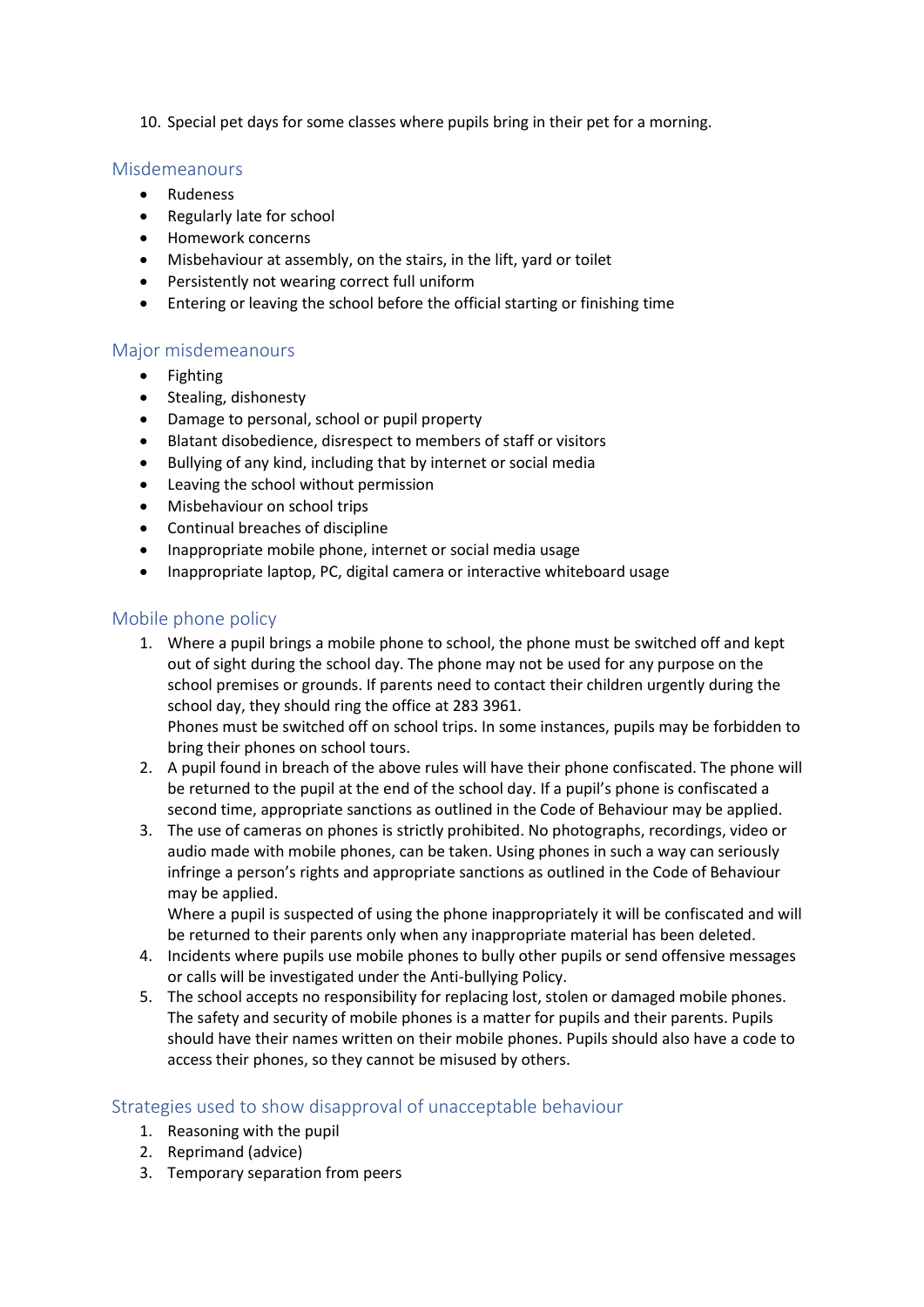- 4. Loss of privileges
- 5. Extra work
- 6. Communication with parents
- 7. Referral to Behaviour Support Team (class teacher, assistant, deputy principal, principal)
- 8. Card system: White = consult parent
- 9. Card system: Red = inform chairman of the board

## Correction system and Anti-bullying Policy process

This aspect of the system relies heavily on the understanding and co-operation of parents and is designed to establish good home/school communication.

It is based on a two-card system to inform parents of misbehaviour etc.

| White Card | For 3 misdemeanours<br>3 white cards will result in a red card |
|------------|----------------------------------------------------------------|
| Red Card   | For 1 major misdemeanour                                       |

On receipt of a White Card it must be signed by a parent/guardian and returned the following day. A phone call to the office to acknowledge receipt of the card is requested.

The incident is recorded by the class teacher.

On receipt of a Red Card for a major offence, parents are invited to meet the school principal. The school Board of Management is informed and consulted.

The pupil fills out a daily Self-assessment Sheet for the following week, or for longer if necessary.

Parents are consulted at every stage.

Discipline is everyone's responsibility. Everyone succeeds.

We strive to create an environment where all our pupils feel confident, happy and secure. While positive encouragement is regarded as a fundamental principle of the school policy, repeated disregard for the school's Code of Behaviour cannot be ignored.

## School policy on suspension

Suspension is defined as requiring the pupil to absent him/herself from the school for a specified, limited period of school days. During the period of suspension, the pupil retains his/her place in the school.

Normally, other interventions will have been tried before suspension. However, a single incident of serious misbehaviour may be grounds for suspension.

Examples of serious misbehaviour are to be found in the list of major misdemeanours. NB – this list is not exhaustive.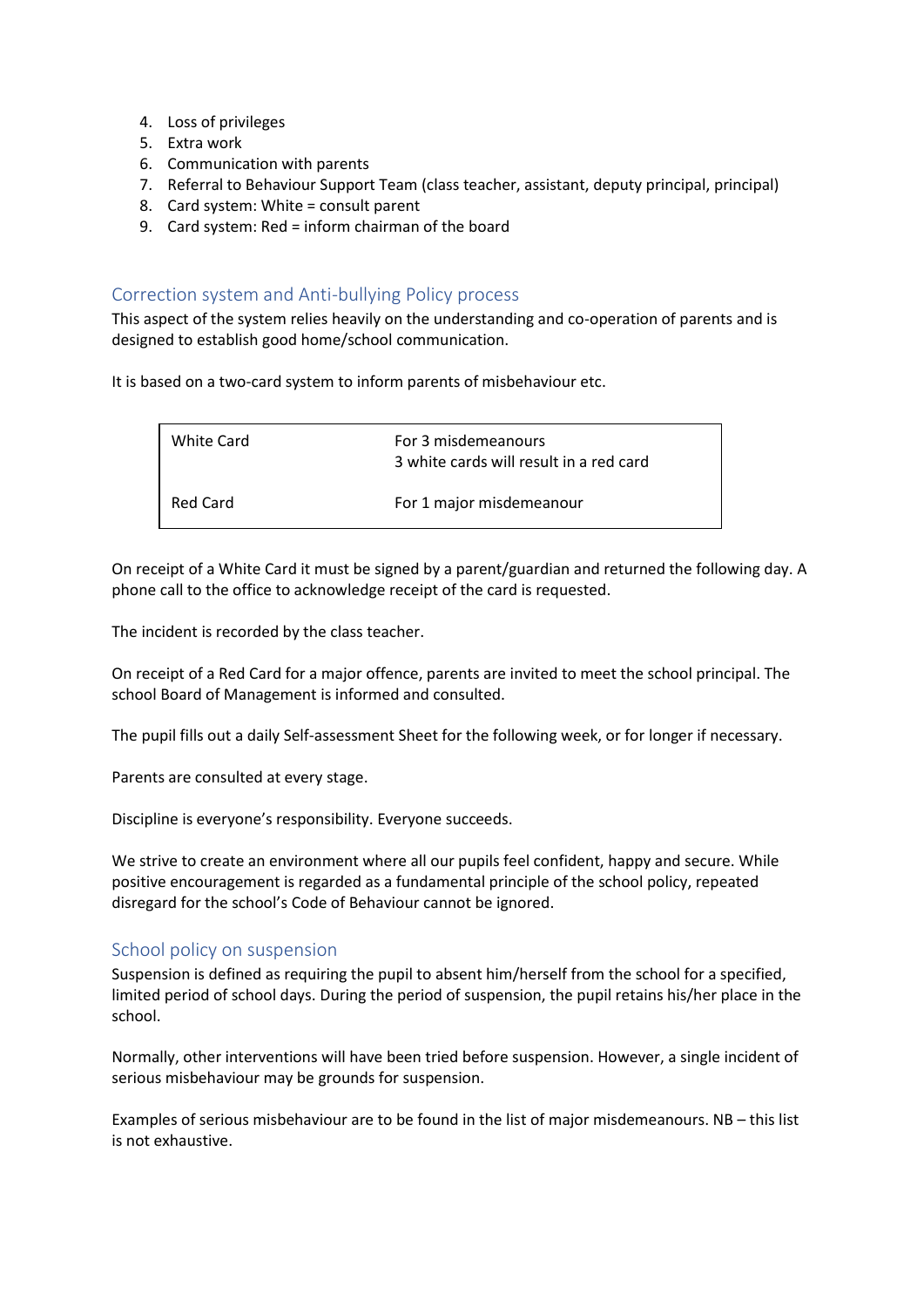# The grounds for suspension

The following are circumstances in which suspension will be considered:

- The pupil's behaviour has had a seriously detrimental effect on the education of other pupils
- The pupil's continued presence in the school at this time, constitutes a threat to safety
- The pupil is responsible for serious damage to property
- The pupil's behaviour has a negative impact on the work of the school

#### Fair procedures

- The pupil and parents will be informed about the complaint
- The pupil and parents will have an opportunity to respond

#### The period of suspension

- The principal has the right to suspend a pupil for a period of up to three days.
- The principal, with the approval of the chairperson of the Board of Management, has the right to suspend a pupil for a period of up to five days.
- The Board of Management has the right to suspend a pupil for a period longer than five days. Normally there will be a ceiling of 10 days on any one period of suspension.
- The Board of Management will review any proposal to suspend a pupil, where the suspension would bring the number of days for which the pupil has been suspended in the current school year to 20 days or more.

#### Immediate suspension

In exceptional circumstances the principal may consider an immediate suspension to be necessary where the continued presence of the pupil in the school at the time would represent a serious threat to the pupil's own safety, the safety of pupils or staff of the school, or any other person.

In such a case the parents will be notified, and arrangements made to collect the pupil from school.

#### Implementation

The principal will write to the parents to confirm:

- The period of the suspension and dates on which the suspension will begin and end.
- The reason/s for the suspension.
- Any study programme to be followed during the suspension.
- The arrangement for returning to school and any commitment to be entered into by the pupil and the parents.
- The provision for an appeal to the Board of Management.
- The right to appeal to the secretary general of the Department of Education and Science (section 29 of the Education Act 1998) where the total number of days on which the pupil has been suspended in the current year reaches 20.

## National Educational Welfare Board

The principal is required to report suspensions to the National Educational Welfare Board if the pupil is suspended for six school days or more.

## Records and reports

A written record of the investigation and decision-making vis-à-vis the pupil concerned, as well as any relevant reports, will be kept by the school.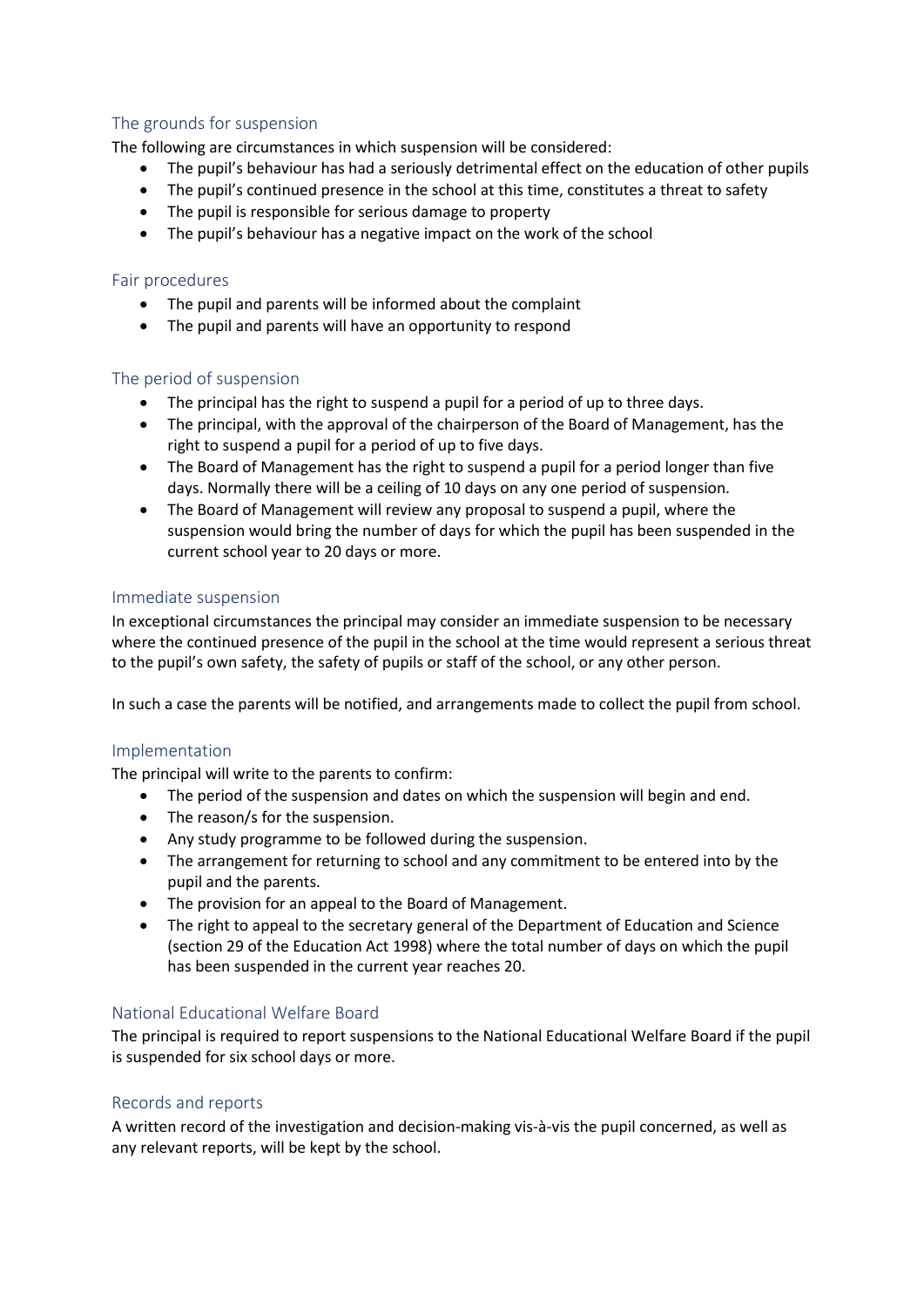#### Review of the use of suspension

The Board of Management will review suspension procedure in the school at regular intervals.

# School policy on expulsion

## 1. Authority to expel

The Board of Management has the authority to expel a pupil.

### 2. Expulsion

Expulsion of a pupil is a very serious step and is taken by the Board of Management only in extreme cases of unacceptable behaviour. Prior to that the school will have taken significant steps to address the misbehaviour to avoid expelling the pupil. Such steps include:

- Meeting the parents and pupil to try to help the pupil change the misbehaviour, to avoid expelling the pupil.
- Making sure the pupil and parents understand the consequences of that behaviour.
- Exhausting all other possible options.
- Seeking the help of support agencies such as the National Educational Psychological Services (NEPS), Health Service Executive (HSE), National Council for Special Education (NCSE), National Behaviour Support Service (NBSS).

#### 3. Grounds for expulsion

- The pupil's behaviour is a persistent cause of significant disruption to the learning of others or to the teaching process.
- The pupil's continued presence in the school constitutes a real and significant threat to safety.
- The pupil is responsible for serious damage to property.

## 4. Expulsion for a first offence

In exceptional circumstances the Board of Management may decide that a pupil should be expelled for a first offence. These circumstances include:

- A serious threat of violence against another pupil or member of staff
- Actual violence or physical assault
- Supplying illegal drugs to other pupils in the school
- Sexual assault

#### 5. Procedures in respect of expulsion

#### *Step 1: A detailed investigation is carried out under the direction of the principal*

- The principal informs the pupil and their parents in writing about the details of the alleged misbehaviour and how it will be investigated and that it could result in expulsion.
- The pupil and parents have every opportunity to respond to the complaint before the principal makes a decision.

#### *Step 2: A recommendation to the Board of Management by the principal*

The principal:

• Informs the pupil and parents that Board of Management is being asked to consider expulsion.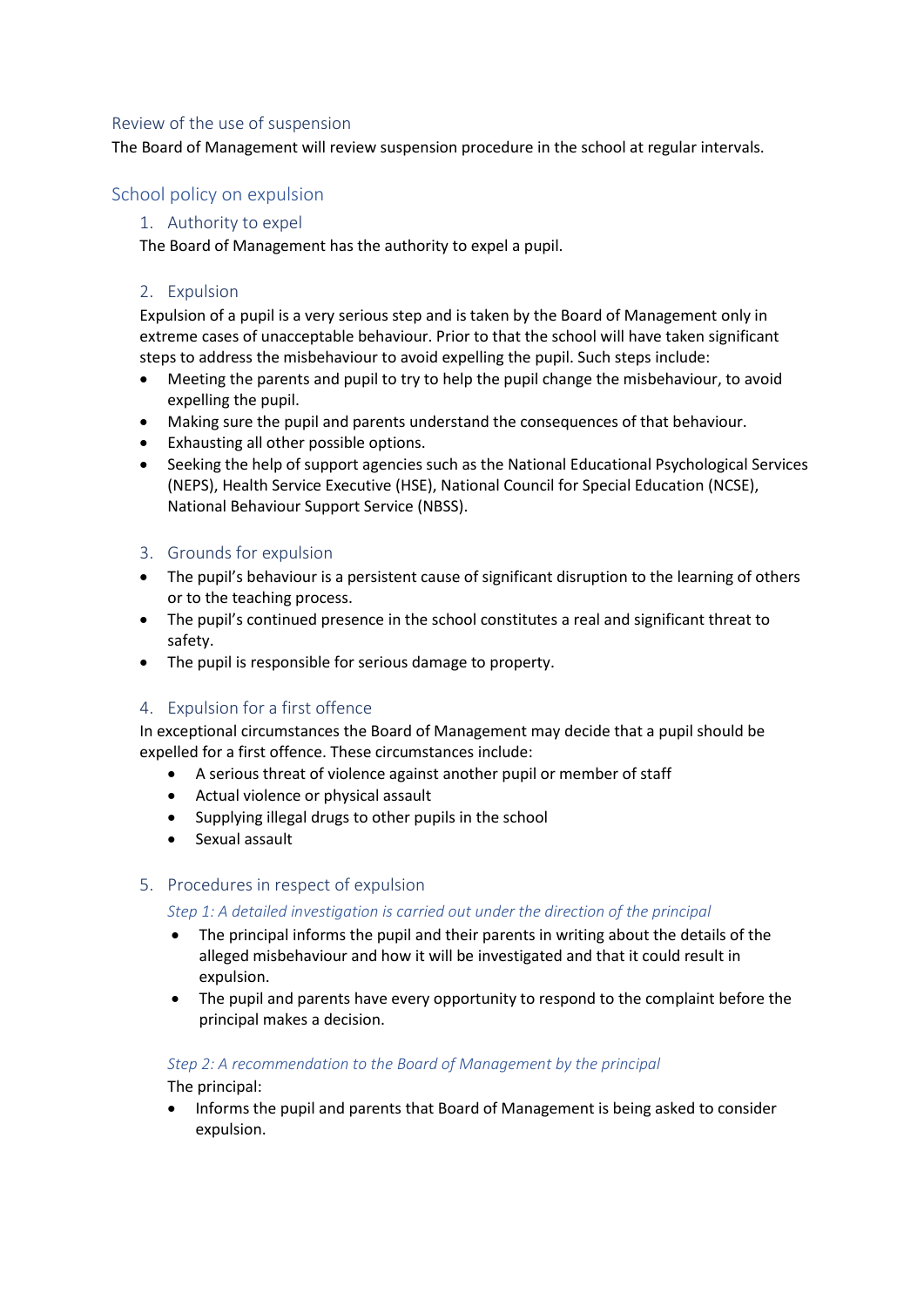- Ensures the parents have records of the allegations against the pupil, the investigation, and written notice of the grounds on which the Board of Management is being asked to consider expulsion.
- Provides the Board of Management with the same comprehensive records which are given to the parents.
- Notifies the parents of the date of the hearing and invites them to attend.
- Advises the parents that they can make a written and oral submission to the Board of Management.
- Ensures that the parents have enough time to prepare for the hearing.

# *Step 3: Consideration by the Board of Management of the principal's recommendation and the holding of a hearing*

The Board of Management reviews the initial investigation to satisfy itself that the investigation was properly conducted in line with fair procedures. The Board of Management also reviews all the documentation and the circumstances of the case.

Where the Board of Management decides to consider expelling a pupil, it must hold a hearing.

- At the hearing the principal and the parents put their case to the Board of Management in each other's presence.
- Each party is allowed to question the evidence of the other party directly.
- The meeting may also be an opportunity for parent to make their case for lessening the sanction.
- Parents may wish to be accompanied at the hearing and the Board of Management

should facilitate this, in line with good practice and Board of Management procedures. After both sides have been heard, the Board of Management should ensure that neither the principal nor the parents are present for the Board's deliberations.

#### *Step 4: Board of Management's deliberations and actions following the hearing*

Having heard from all parties, it is the responsibility of the Board of Management to decide whether the allegation has been substantiated and if so, whether expulsion is the appropriate sanction.

Where the Board of Management decides that the pupil should be expelled, the Board must notify the Educational Welfare Officer in writing of its opinion and the reasons for it.

The pupil cannot be expelled before the passage of 20 school days from the date on which the Educational Welfare Officer received this written notification.

The Board may consider it appropriate to suspend a pupil during this time.

The Board of Management will inform the parents in writing of its conclusions and the next steps in the process.

#### *Step 5: Consultations arranged by the Educational Welfare Officer*

Within 20 days of receipt of a notification from the Board of Management of its opinion that a pupil should be expelled, the Educational Welfare Officer must:

- Make all reasonable efforts to hold individual consultations with the principal, the parents and the pupil, and anyone else who may be of assistance.
- Convene a meeting of those parties who agree to attend.